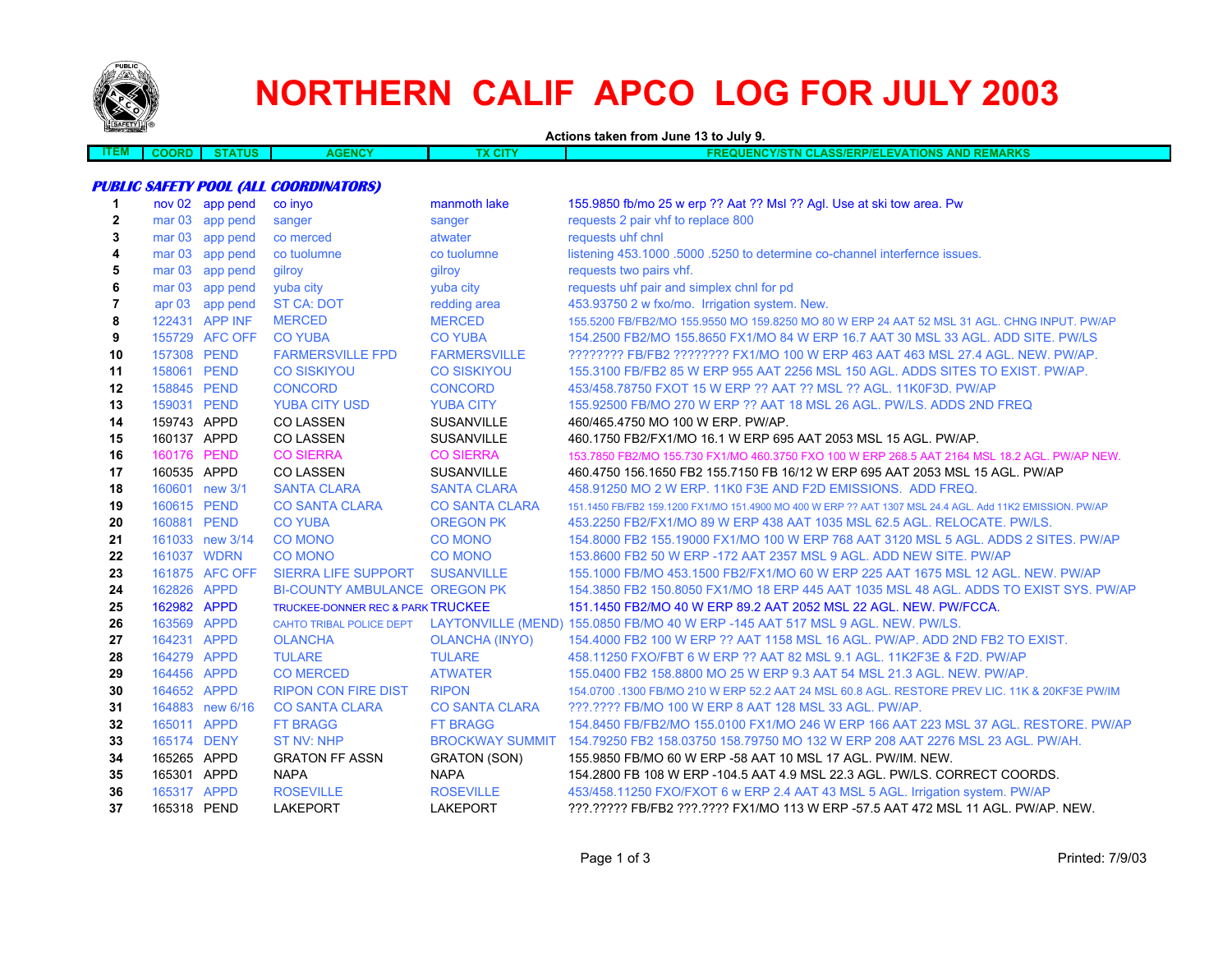| 38 | 165312 APPD             |                 | <b>NAPA</b>            | <b>NAPA</b>           | 154.4150 FB 350 W ERP -113.8 AAT 4.9 MSL 22.3 AGL. CORRECT CORDS. PW/LS                      |
|----|-------------------------|-----------------|------------------------|-----------------------|----------------------------------------------------------------------------------------------|
| 39 | 165321 APPD             |                 | <b>NAPA</b>            | <b>NAPA</b>           | 153,9800 FB 158,8800 FX1 110 W ERP -111.8 AAT 4.9 MSL 15 AGL. CONSOL LIC&RELOCATE PW/LS      |
| 40 | 165322 APPD             |                 | <b>NAPA</b>            | <b>NAPA</b>           | 154,4300 FB 158,9700 FB 350 W ERP -108.8 AAT 4.9 MSL 18 AGL, CORRECT COORDS, PW/LS           |
| 41 | 165334 APPD             |                 | <b>BODEGA BAY FPD</b>  | BODEGA BAY (SON)      | 154.1750 .2800 .3100 FB 60 W ERP -28.5 AAT 27 MSL 12 AGL. RESTORE. PW/IMSA.                  |
| 42 | 165388 APPD             |                 | ST NV: NHP             |                       | BROCKWAY SUMMIT 154.79250 FB2 159.0075 MO 135.2 W ERP 208 AAT 2276 MSL 10 AGL, PW/AH.        |
| 43 | 165409 APPD             |                 | CO CONTRA COSTA        | <b>PINOLE</b>         | 220/221 FB2/FX1/MO 15 CH 200 W ERP -24.6 AAT 19 MSL 20 AGL, QM/IMSA, NON-TRUNKED.            |
| 44 | 165410 APPD             |                 | CO CONTRA COSTA        | CO CONTRA COSTA       | 220/221 FB2 15 CH 60 W ERP 585 AAT 786 MSL 43 AGL. QM/IMSA. NON-TRUNKED. (MULTIPLE SITES)    |
| 45 | 165411 APPD             |                 | CO CONTRA COSTA        | CO CONTRA COSTA       | 220/221 FB2 15 CH 200 W ERP 133.5 AAT 221 MSL 10 AGL. QM/IMSA. NON-TRUNKED. (MULTIPLE SITES) |
| 46 | 165558 APPD             |                 | <b>NAPA</b>            | <b>NAPA</b>           | 485,48750 FX1 35 W ERP ?? AAT 6.1 MSL 5.8 AGL, PW/AP, ADD TO EXIST SYSTEM.                   |
| 47 | 165588 PEND             |                 | ST CA: DOT             | <b>SACRAMENTO</b>     | 453/458.08750 .11250 MO 2 W ERP 11K2F1D. NEW. PW/AASHTO. MANY IRREGULARITIES.                |
| 48 | 165608 APPD             |                 | <b>CO CONTRA COSTA</b> | CO CONTRA COSTA       | 220/221 FB2/FX1/MO 15 CH 60 W ERP 585 AAT 786 MSL 43 AGL, OM/IMSA, NON-TRUNKED.              |
| 49 | 165619 PEND             |                 | ST CA: B&G             | <b>SACRAMENTO</b>     | 453,5500 FB2/MO 60 W ERP ?? AAT 8 MSL 46 AGL, PW/APCO.                                       |
| 50 | 165649 APPD             |                 | ST CA: DOT             | <b>STOCKTON</b>       | 453,91250 FXO/FXOT 6 W ERP 2.0 AAT 3.7 MSL 7.0 AGL, PW/AASHTO.                               |
| 51 | 165699 APPD             |                 | <b>ST CA: DOT</b>      | <b>STOCKTON</b>       | 453.91250 FXO/FXOT 6 W ERP 2.0 AAT 3.7 MSL 7.0 AGL, PW/AASHTO.                               |
| 52 | 165700 PEND             |                 | <b>ST CA: DOT</b>      | <b>SACRAMENTO</b>     | 453/458.08750 11250 MO 2 W ERP 11K2F1D, NEW, PW/AASHTO, MANY IRREGULARITIES.                 |
| 53 | 165708 APPD             |                 | <b>MARINA</b>          | <b>MARINA</b>         | 453.93750 FXO 5.6 W ERP H ?? AAT 54 MSL 6.8 AGL, RX LINK 11K2, PW/AP                         |
| 54 | 165804 APPD             |                 | <b>CO CONTRA COSTA</b> | CO CONTRA COSTA       | 220/221 FB2/FX1/MO 15 CH 60 W ERP 585 AAT 786 MSL 43 AGL, OM/IMSA, NON-TRUNKED.              |
| 55 | 165903 WDRN             |                 | <b>CO MARIPOSA</b>     | <b>CO MARIPOSA</b>    | 2222.2222 MO 22 ERP 22 AAT 22 MSL 22 AGL. MG/UTC. INCOMPLETE DATA.                           |
| 56 | 165917 APPD             |                 | <b>CO CALAVERAS</b>    | <b>CO CALAVERAS</b>   | 155,5500 .7600 FB/FB2/MO 159,04500 FX1/MO 200 W ERP 166 AAT 1996 MSL 30 AGL. PW/AP           |
|    | <b>470-512 MHz POOL</b> |                 |                        |                       |                                                                                              |
| 57 |                         | nov 02 app pend | st ca: oes             | bay area (coord chnl) | ???.???? Fb/fb2/fx1/mo ?? W erp ?? Aat ??msl ??agl. Bay inter-agency intercom.               |
| 58 |                         | 165374 new 6/18 | <b>SKIP MAY</b>        | <b>MT VACA</b>        | 489.51250 FB6/MO6 22 W ERP 619 AAT 823 MSL 52 AGL, IG/ITA.                                   |
| 59 | 165564 APPD             |                 | <b>CHAMPION</b>        | <b>DAILY CITY</b>     | 483.73750 FB6 250 W ERP 410 AAT 368.8 MSL 85 AGL. RELOCATE, IG/AM.                           |
| 60 | 165565 APPD             |                 | <b>CHAMPION</b>        | <b>DAILY CITY</b>     | 483.78750 FB6 250 W ERP 410 AAT 368.8 MSL 85 AGL, RELOCATE, IG/AM.                           |
| 61 | 165603 APPD             |                 | <b>CHAMPION</b>        | <b>DAILY CITY</b>     | 483.78750 FB6 250 W ERP 410 AAT 368.8 MSL 85 AGL, RELOCATE, IG/AM.                           |
| 62 | 165629 APPD             |                 | <b>CHAMPION</b>        | <b>DAILY CITY</b>     | 483.78750 FB6 250 W ERP 410 AAT 368.8 MSL 85 AGL. RELOCATE. IG/AM.                           |

482.6750 FB6/MO 15 W ERP ??? AAT ???? MSL ?? AGL. IG/PCIA. NOW PROPOSES LOWER SITE.

483.78750 FB6 250 W ERP 410 AAT 368.8 MSL 85 AGL. RELOCATE. IG/AM.

**63**

**64**

165654 PEND JOSY THOMAS LOMA PRIETA

165674 APPD CHAMPION DAILY CITY